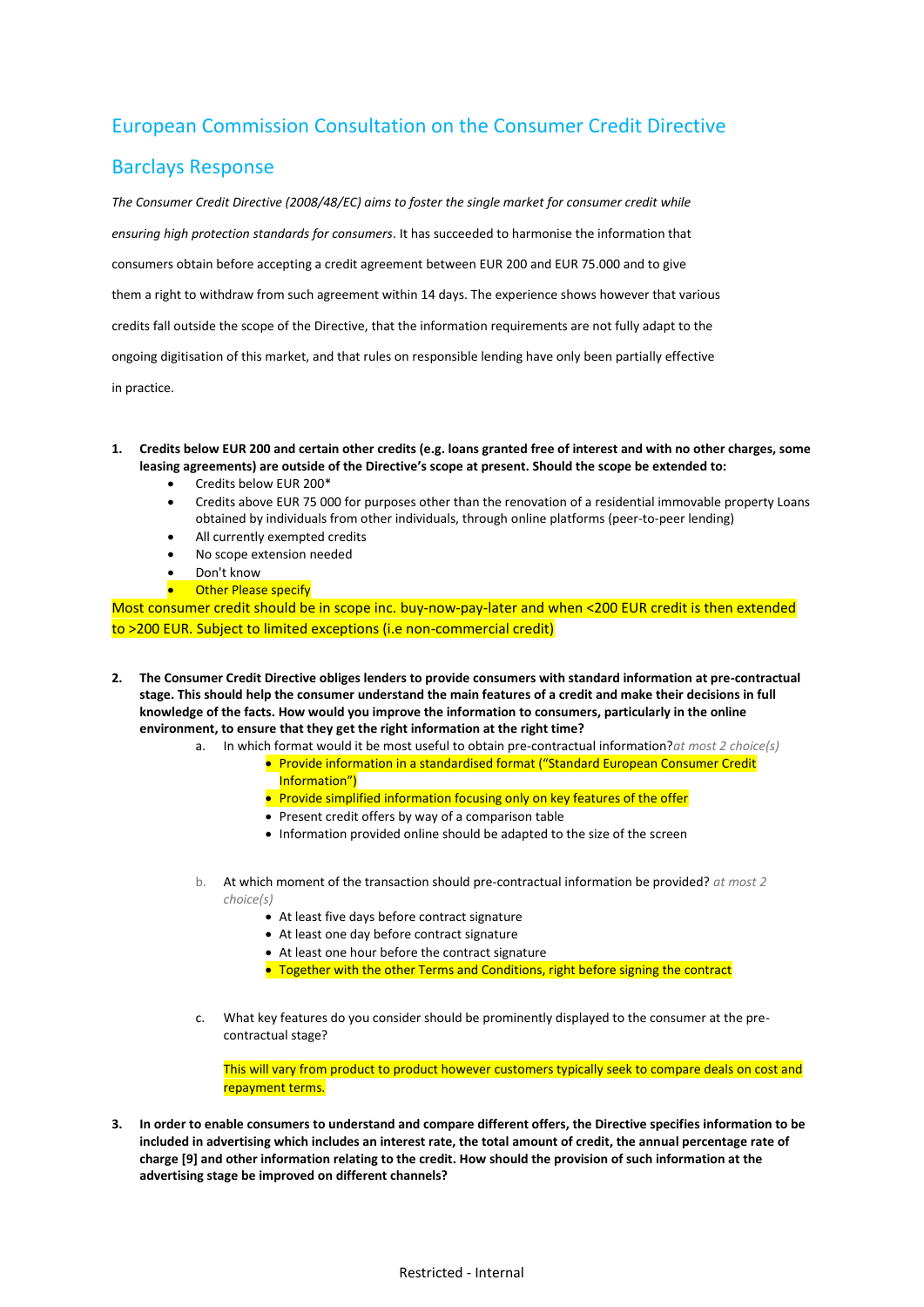*Select most relevant choice(s)*

|                | The amount of information<br>should be reduced (e.g. focus<br>on annual percentage rate<br>of charge) | The information should<br>be given particular<br>prominence (e.g.<br>engaging, salient and<br>upfront display) | The information should be<br>accompanied by warning messages<br>on the implications of the credit<br>decision (e.g. "borrowing money<br>also costs money") |
|----------------|-------------------------------------------------------------------------------------------------------|----------------------------------------------------------------------------------------------------------------|------------------------------------------------------------------------------------------------------------------------------------------------------------|
| Print<br>media | $\boldsymbol{x}$                                                                                      |                                                                                                                |                                                                                                                                                            |
| Online         | $\boldsymbol{x}$                                                                                      |                                                                                                                |                                                                                                                                                            |
| Radio          | $\boldsymbol{x}$                                                                                      |                                                                                                                |                                                                                                                                                            |
| TV             | $\boldsymbol{x}$                                                                                      |                                                                                                                |                                                                                                                                                            |

- 4. **The Directive aims at encouraging responsible lending practices [10], for instance by obliging providers to assess whether the consumer is likely to be able to repay the credit ("creditworthiness assessment") prior to concluding the credit agreement. This is key to avoid default and over-indebtedness. How could the present rules on responsible lending/borrowing be further improved**? *at most 3 choice(s)*
	- Introduce binding principles on responsible lending such as an obligation to take into account target consumers' interests, objectives and characteristics when designing credit products
	- Introduce measures to prevent excessive cost of credit through caps on interest rates
	- Ban unsolicited credit offers
	- Introduce further measures to protect consumers in case of unsolicited credit offers for instance by introducing a reminder of the existing right of withdrawal
	- Prevent online credit purchasing without enough time for reflection (e.g. credit obtained "in one-click")
	- Harmonise the creditworthiness assessment process across Member States
	- Prohibit the provision of credit in case of negative creditworthiness assessment
	- Attach conditions to the provision of credit to consumers with negative creditworthiness assessment, e.g. obligation to provide debt advice or allow grace periods for late repayments
	- Ban the mandatory purchase of additional products, such as payment protection insurance, as a precondition to a credit agreement conclusion ("tying")
	- Credit providers to promote financial education measures
	- There is no need to introduce further measures
	- Don't know
	- Other- Please specify *150 character(s) maximum*

Point 8 subject to the meaning of 'negative'. Also more data sharing (from BNPL firms) to ensure lenders can take full account of a customer creditworthiness.

- 5. **The Directive obliges lenders to assess the ability of consumers to repay their credit (creditworthiness assessment), where necessary on the basis of data from credit database. The rules on creditworthiness assessment and on access to credit databases giving information on consumers' credit history vary across Member States. Should the EU introduce common standards to guarantee a high and even level of consumer protection, as well as to help providers accessing new opportunities in other Member States and alleviating regulatory burden for them?** *at most 2 choice(s)*
	- Yes, EU law should provide for common standards on data/methodology for creditworthiness assessments